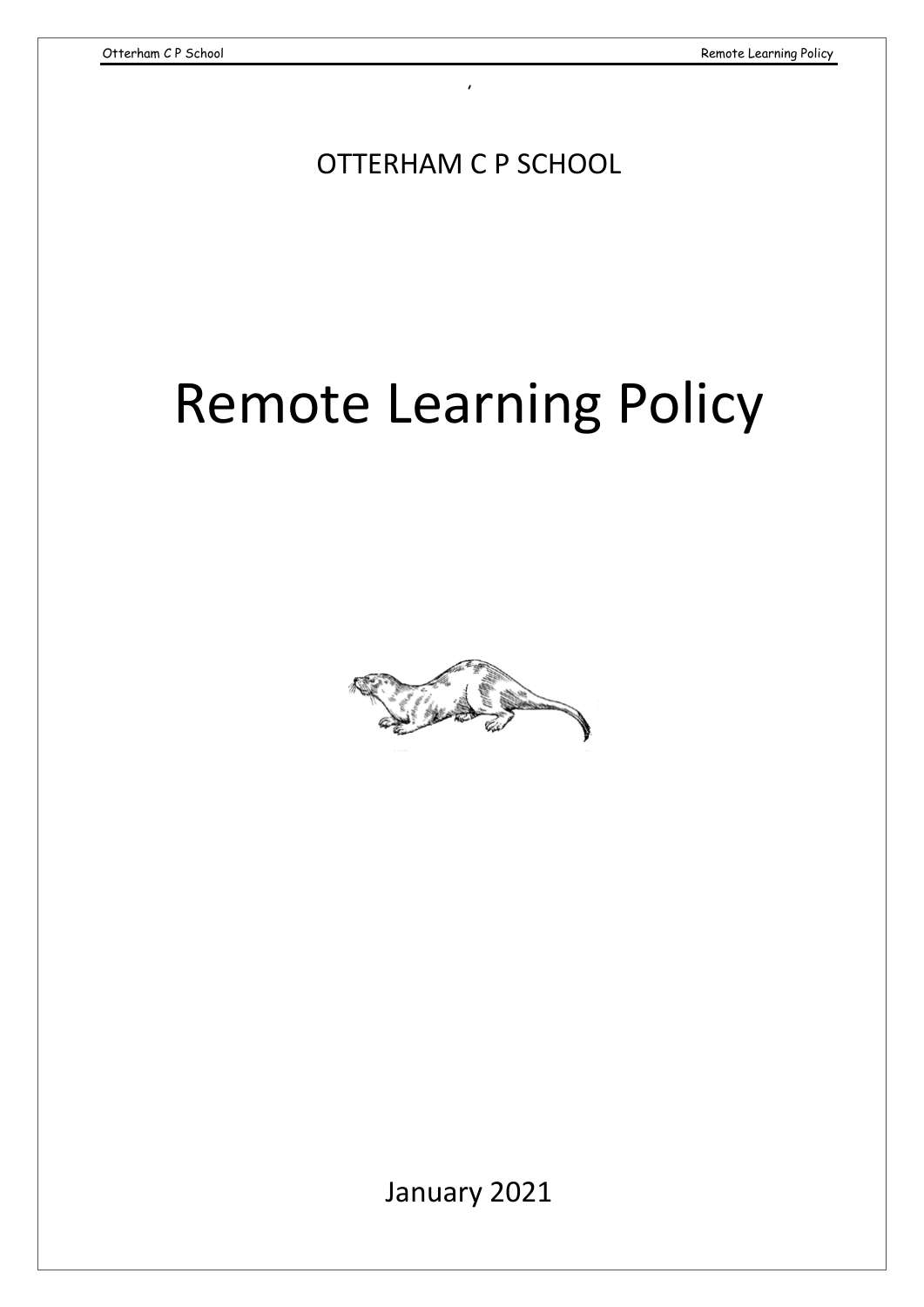This information is intended to provide clarity and transparency to pupils and parents or carers about what to expect from remote education if local restrictions require entire cohorts (or bubbles) to remain at home.

For details of what to expect where individual pupils are self-isolating, please see the final section of this policy.

#### **The remote curriculum: what is taught to pupils at home**

A pupil's first day or two of being educated remotely might look different whilst everyone gets up to speed and becomes familiar with google classroom. It is recommended that this time be used to learn how Google Classroom works. Any problems should be reported to the school as soon as possible so all pupils are ready for learning when online lessons commence. You will be sent a message informing you when the first lesson will take place. It will be useful to let the school know if you have any problems with your children accessing the remote technology. This may include; having a number of siblings within the household all needing a device, poor internet connection or being unable to access a device.

# **Following the first few days of remote education, will my child be taught broadly the same curriculum as they would if they were in school?**

We teach the same curriculum remotely as we do in school wherever possible and appropriate. However, we have needed to make some adaptations in some subjects. English and Maths will be delivered daily online via Oak National Academy and White Rose Maths; foundation subjects will be project based and pupils are expected to work independently/with the support of family members on these projects while offline.

#### **Remote teaching and study time each day**

#### **How long can I expect work set by the school to take my child each day?**

We expect that remote education (including remote teaching and independent work) will broadly take pupils 1-2 hours per day for EYFS and KS1 and then 2-3 hours per day for KS2. Some of this time will be taken up with the online learning. The rest of the time can be made up with Daily Reading (with discussion about what they have read with an adult) and other activities such as Nessy, times table practice and some physical activity, indoors or outdoors!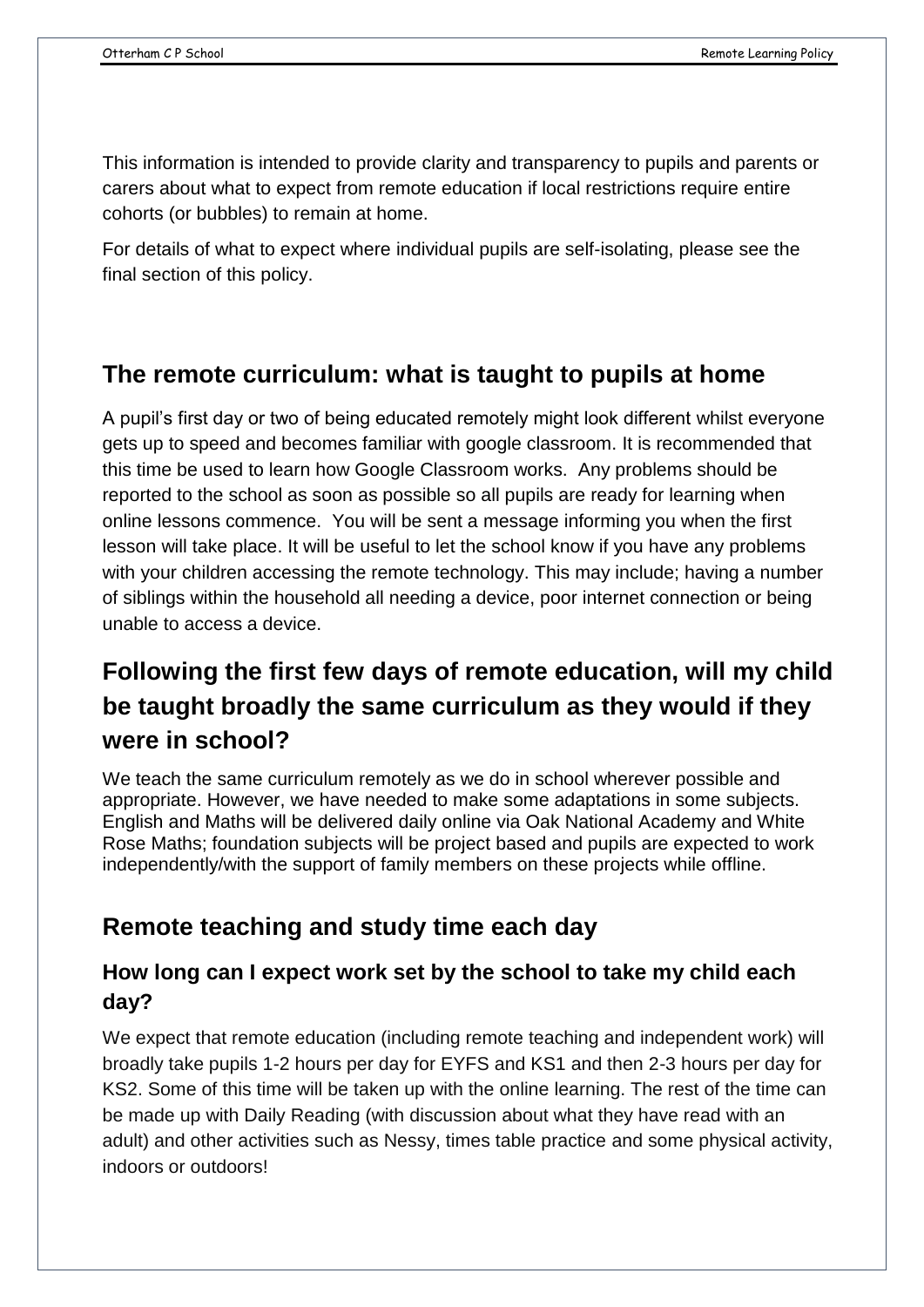#### **Accessing remote education**

## **How will my child access any online remote education you are providing?**

Otterham Primary has invested in Google Classroom for its home and remote learning. Login details have been provided. Please check that you are able to login and confident on how to use the platform. If for whatever reason you are not able to login, contact the school immediately. We can help. Also have a look at the Parent's Guide to Google Classroom which is on the school website and has been sent to you (5/1/2021)

## **If my child does not have digital or online access at home, how will you support them to access remote education?**

We recognise that some pupils may not have suitable online access at home. We take the following approaches to support those pupils to access remote education:

- We are able to lend pupils Chrome Books for use at home during the lockdown period. These will need to be collected from school and a user agreement signed to say that the device will only be used for remote learning.
- We may also be able to offer support for internet access if you do not have Wi-Fi at your home if you have an android tablet or iPad at home.
- If pupils are not able to access the internet, printed materials can be collected from school. This is not our preferred option as the teacher will not be able to teach the required learning or mark the work in real time. In this case, work will be expected to be handed in upon return to school.

#### **How will my child be taught remotely?**

Your child/ren will have the opportunity to have face to face contact via Google Meet with their class teacher at the start of the day. During this time the teachers will be able to explain the upcoming tasks for the day ahead and answer any questions the children may have. Class 3 will have a separate scheduled session for phonics based learning of which details will be provided through Google Classroom.

Pupils who remain in school during a lockdown (Children of Key Workers/Vulnerable Children) will be completing the same activities but will be supervised by available staff in school.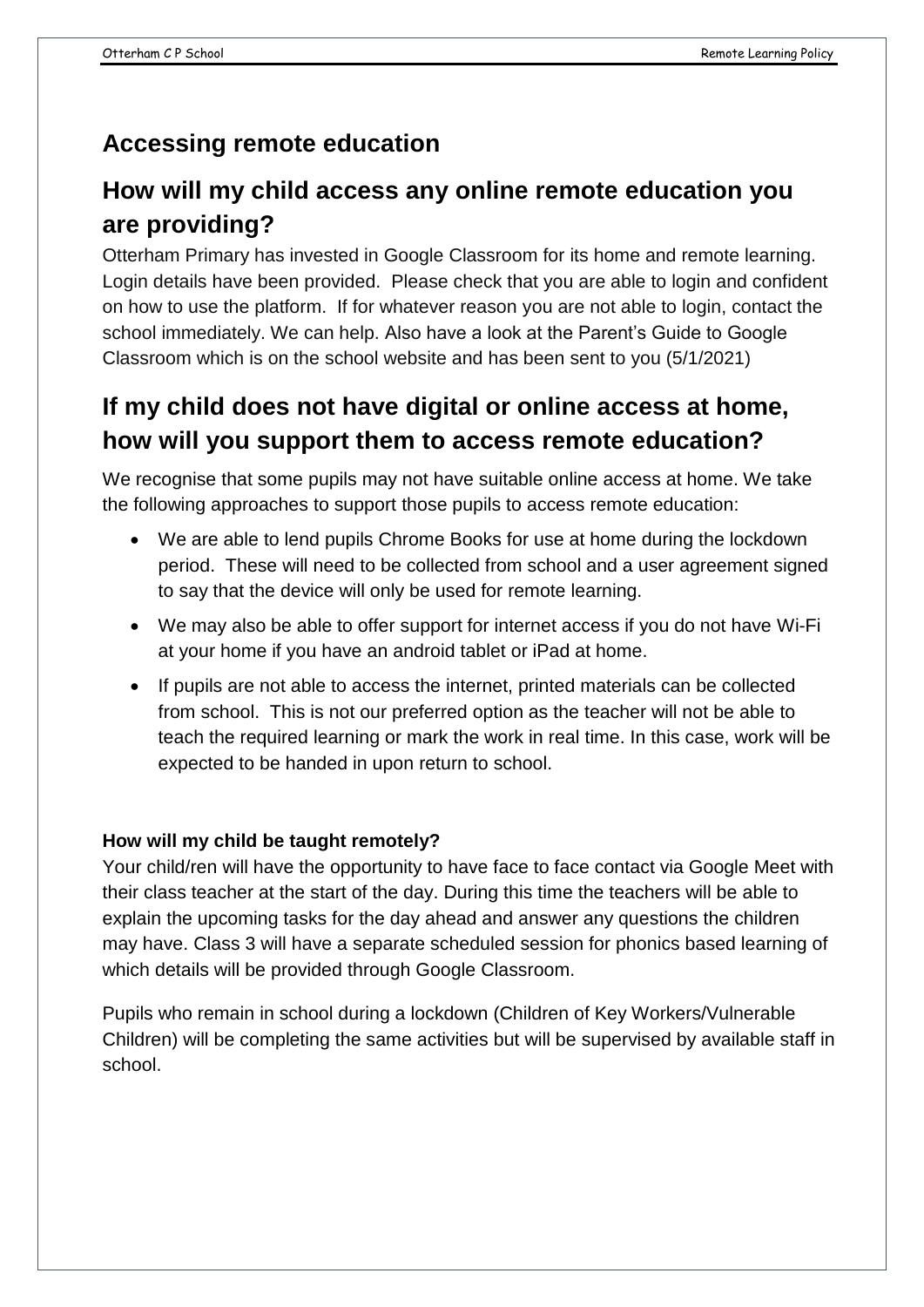# **What are your expectations for my child's engagement and the support that we as parents and carers should provide at home?**

All of our pupils are expected to engage with the learning. Our SENCO will support with individualised learning plans where needed. Pupils are expected to engage the online remote learning sessions listed above and to complete projects and other learning set by the teacher.

## **How will you check whether my child is engaging with their work and how will I be informed if there are concerns?**

Online work will be checked daily. Any project work will be handed in upon return to school. We are confident parents will support their children by ensuring the pupil is attending the online learning and completing the work. If a pupil is not engaging, the SLT will contact families to offer additional support. EYFS work will be monitored through their individual online Tapestry learning journal.

## **How will you assess my child's work and progress?**

Feedback can take many forms and may not always mean extensive written comments for individual children. For example, verbal feedback will be given during online learning, submitted work online will be marked by the teacher and project work will be marked upon return to school.